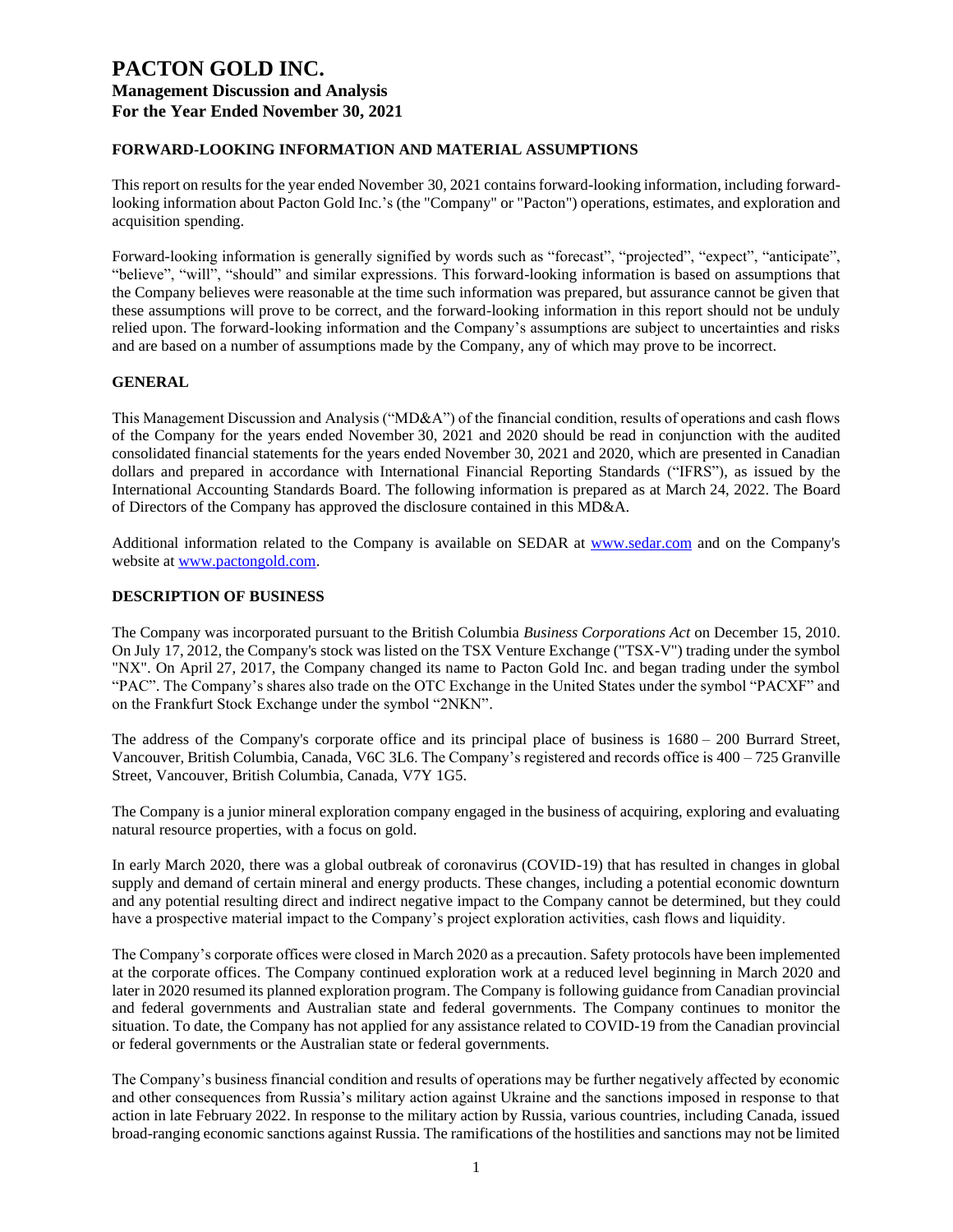to Russia and Ukraine and may spill over to and negatively impact other regional and global economic market and on various sectors, industries and markets for securities and commodities globally. While the Company expects any direct impacts to the business to be limited, the indirect impacts on the economy and on the mining industry and other industries in general could impact the Company's cash flows and liquidity.

On June 9, 2020, the Company consolidated it common shares on the basis of one new share for ten old shares. All share and per share amounts have been revised to reflect the consolidation.

### **EXPLORATION PROJECTS – AUSTRALIA**

#### Pilbara Project

#### **Arrow (Pilbara) Pty. Ltd. ("Arrow Pilbara")**

On May 11, 2018, the Company entered into a share purchase and option agreement whereby the Company could earn up to an 80% interest in Arrow Pilbara, an Australian proprietary limited exploration company. Arrow Pilbara holds two granted tenement licenses and two applications for licenses in the Pilbara Region of Western Australia.

Under the terms of the agreement, the Company was required to make cash payments and issue common shares and common share purchase warrants of the Company to acquire a 51% interest in Arrow Pilbara as follows:

• Issue 108,695 common shares (issued and valued at \$695,652) and 108,695 common share purchase warrants (issued and valued at \$583,761) exercisable into one share at \$3.50 for three years and pay \$445,995 (paid).

To acquire a further 29% interest in Arrow Pilbara, the Company was required to:

- Pay \$250,000 or an equivalent number of common shares based on the five-day trailing volume-weighted average price at the time of issue, subject to a floor price of no lower than \$1.90 per common share; and
- Fund exploration expenditures up to a maximum of \$500,000.

The vendor retains a right to explore for, mine and extract lithium, caesium and tantalum from the property.

A discovery bonus of \$500,000 cash is payable if the Company reports a National Instrument ("NI") 43-101-defined "measured mineral resource" or "inferred mineral resource" of at least 100,000 ounces of gold on the property.

The Company also issued 22,794 common shares valued at \$58,125 as a finder's fee on the transaction.

The acquisition of 51% of Arrow Pilbara has been accounted for as an acquisition of assets and liabilities, as Arrow Pilbara does not meet the definition of a business under IFRS 3 *Business Combinations*. The acquisition of the net assets of Arrow Pilbara was recorded at the fair value of the consideration transferred of \$1,637,538, as detailed above. The net assets acquired were as follows:

| <b>Net Assets Acquired</b>                                    |                          |
|---------------------------------------------------------------|--------------------------|
| Exploration and evaluation assets<br>Non-controlling interest | 3,210,860<br>(1,573,322) |
|                                                               | 1,637,538                |

On August 20, 2018, the Company entered into a share purchase agreement to acquire the remaining ownership interest in Arrow Pilbara. Under the terms of the agreement, the Company will acquire the remaining 49% ownership interest in Arrow Pilbara by paying \$1,000,000 (paid) and issuing 200,000 common shares (issued and valued at \$820,000).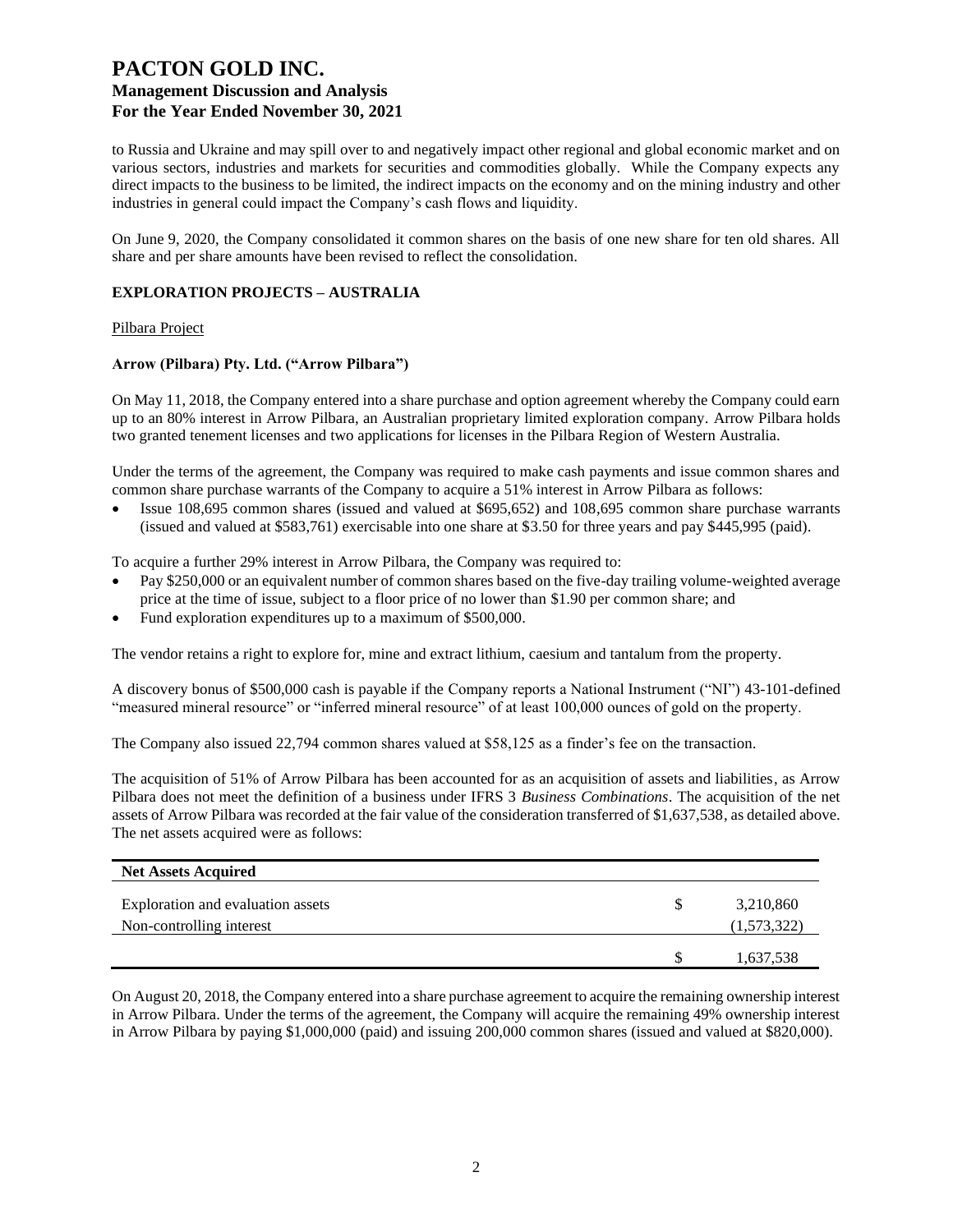The purchase of the remaining 49% interest was accounted for as follows:

| <b>Acquisition of 49% Interest</b>      |             |
|-----------------------------------------|-------------|
| Additional consideration paid           | 1,820,000   |
| Elimination of non-controlling interest | (1,573,322) |
| Loss on acquisition                     | 246,678     |

On January 6, 2020, the Company surrendered two tenement licenses, which resulted in an impairment charge of \$636,906 for the year ended November 30, 2019.

On February 16, 2021, the Company sold a 75% interest in the Arrow Pilbara property and the Yandicoogina and Boodalyerrie property. The Company received \$500,000 and 129,721,250 common shares of Raiden Resources Limited ("Raiden"), a company listed on the Australian Securities Exchange (valued at \$2,327,503 based on the trading price on February 19, 2021 and net of their put option value for a six-month hold period). The Company will receive a further \$500,000 by the following schedule:

- \$100,000 by March 21, 2022 (received subsequent to November 30, 2021);
- \$125,000 by May 31, 2022;
- \$125,000 by August 31, 2022; and
- \$150,000 by November 30, 2022.

On March 29, 2021, the Company issued 100,000 common shares valued at \$139,000 as a finder's fee for the sale of a 75% interest in the Arrow Pilbara property and the Yandicoogina and Boodalyerrie property. The finder's fee was recorded as a transaction cost during the year ended November 30, 2021.

On June 18, 2021, the Company completed the sale of its remaining 25% interest in the Arrow Pilbara property and the Yandicoogina and Boodalyerrie property, along with certain equipment owned by the Company. The Company received Australian ("AUD") \$125,000 and 36,338,315 common shares of Raiden (valued at \$723,695 based on the trading price on June 18, 2021 and net of their put option value for a six-month hold period).

During the year ended November 30, 2021, the Company recorded a loss on the sale of the properties of \$379,328, including the finder's fee of \$139,000.

### **Drummond East Pty. Ltd. ("Drummond East" or "Impact 5")**

On August 15, 2018, the Company entered into a share purchase agreement to acquire a 100% interest in Drummond East, an arm's length Australian exploration company wholly owned by Impact Minerals Ltd. ("Impact"). Drummond East holds seven granted tenement licenses in the Pilbara Region of Western Australia.

Under the terms of the agreement, the Company paid Impact a total of \$350,000 and issued 212,500 common shares of the Company to Impact valued at \$860,625.

In addition, the Company will pay a bonus to Impact of \$500,000 if the Company publishes measured, indicated or inferred gold resources of more than 250,000 ounces on the property. The Company granted Impact a 2% net smelter return royalty ("NSR") in respect of the property. The Company retains an exclusive and unlimited right to purchase back 50% of the NSR from Impact for \$500,000.

The Company paid a finder's fee of 29,187 common shares (issued and valued at \$145,938).

The acquisition of Drummond East has been accounted for as an acquisition of assets and liabilities, as Drummond East does not meet the definition of a business under IFRS 3. The acquisition of the net assets of Drummond East was recorded at the fair value of the consideration transferred of \$1,356,563, as detailed above. The net assets acquired consisted entirely of exploration and evaluation assets.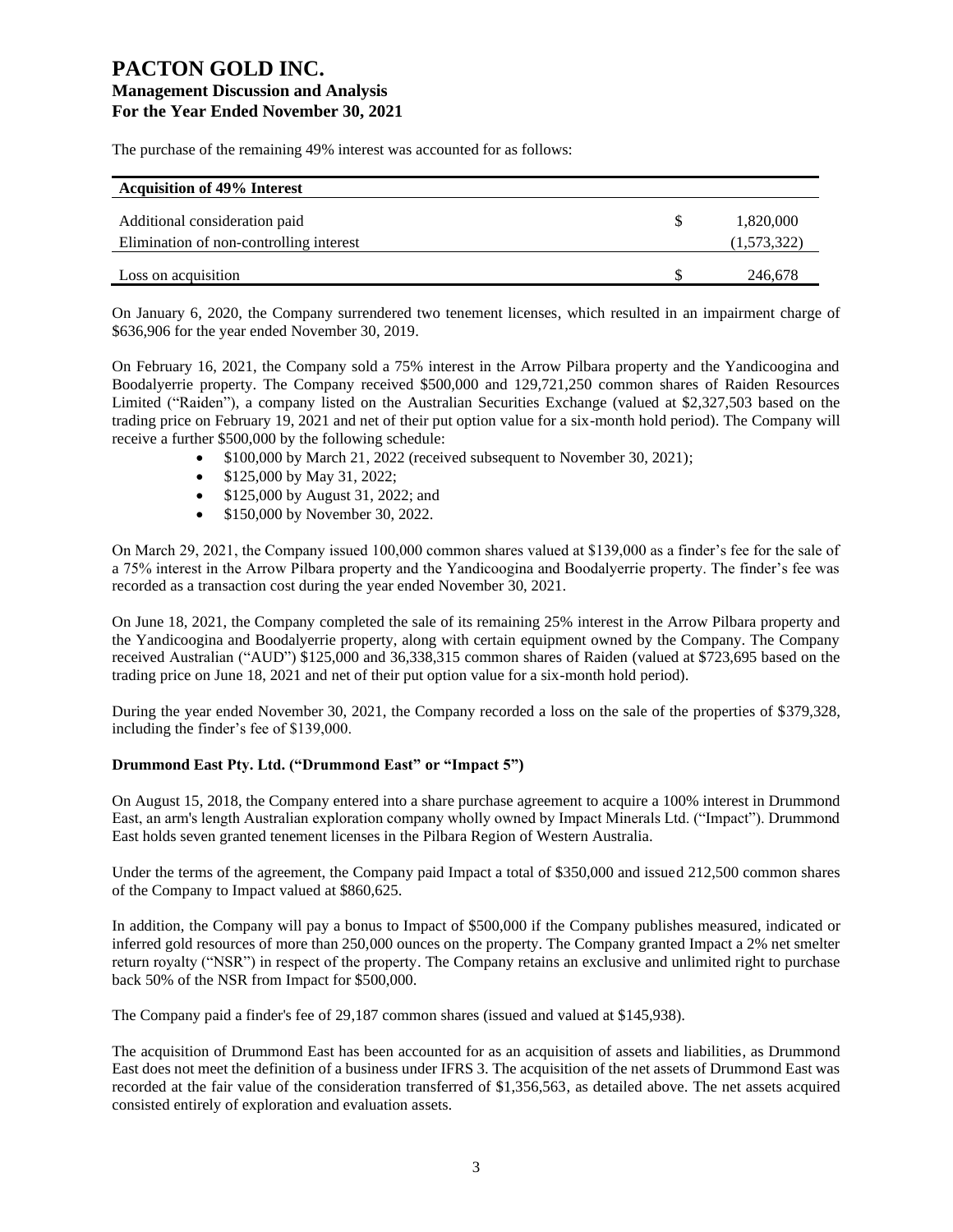On January 6, 2020, the Company surrendered three tenement licenses, which resulted in an impairment charge of \$629,073 for the year ended November 30, 2019.

At November 30, 2020, the Company decided not to complete expenditure on three additional tenement licenses. An impairment charge of \$644,600 has been recorded effective November 30, 2020.

During the year ended November 30, 2021, the Company decided not to pursue further exploration on the project and recorded an impairment charge of \$245,204 on the project to reduce the carrying amount to \$nil.

#### **Friendly Creek**

On August 11, 2018, the Company entered into a tenement sale agreement to acquire 100% of the Friendly Creek exploration license and mining leases in the Pilbara Region of Western Australia.

Under the terms of the agreement, the Company purchased a 100% interest in Friendly Creek by paying the vendors a total of \$25,000 (paid) and issuing to the vendors 250,000 common shares of the Company (issued on March 15, 2019 and valued at \$562,500).

During the year ended November 30, 2021, the Company decided not to pursue further exploration on the project. An impairment charge of \$594,472 has been recorded effective November 30, 2021.

#### **Yandicoogina and Boodalyerrie**

On September 25, 2018, the Company entered into a tenement sale agreement to acquire 100% of both the Yandicoogina and Boodalyerrie exploration licenses and mining leases from Gardner Mining Pty. Ltd. ("Gardner Mining"), an Australian proprietary limited exploration company.

Under the terms of the agreement, the Company purchased a 100% ownership interest in projects by paying Gardner Mining \$25,000 (paid) and issuing to Gardner Mining 300,000 common shares of the Company (issued on March 8, 2019 and valued at \$720,000).

#### See **Arrow (Pilbara) Pty. Ltd.** above.

#### **Golden Palms Project**

On November 5, 2018, the Company entered into a tenement sale agreement to acquire the Golden Palms tenement license in Western Australia.

Under the terms of the agreement, Pacton can purchase 100% of the property by paying a total of \$100,000 (paid) and issuing 40,000 common shares on completion of the transaction (issued on February 18, 2020 and valued at \$40,000).

During the year ended November 30, 2021, the Company decided not to pursue further exploration on the project. An impairment charge of \$67,459 has been recorded effective November 30, 2021.

#### **Hong Kong Project**

On November 23, 2018, the Company entered into a tenement sale agreement to acquire a 70% interest in the Hong Kong project from Clancy Exploration Ltd. ("Clancy"), an Australian Securities Exchange-listed exploration company.

Under the terms of the agreement, the Company purchased a 70% interest in the Hong Kong project by paying Clancy \$200,000 (paid) and issuing to Clancy 378,061 common shares of the Company (issued and valued at \$1,323,215). In addition, the Company issued 30,000 common shares valued at \$82,500 as a finder's fee on the project.

Upon completion of the acquisition, the Company and Clancy will enter into a joint venture, with Pacton acting as operator of the Hong Kong project. A minimum of AUD \$520,000 must be spent by the Company within two years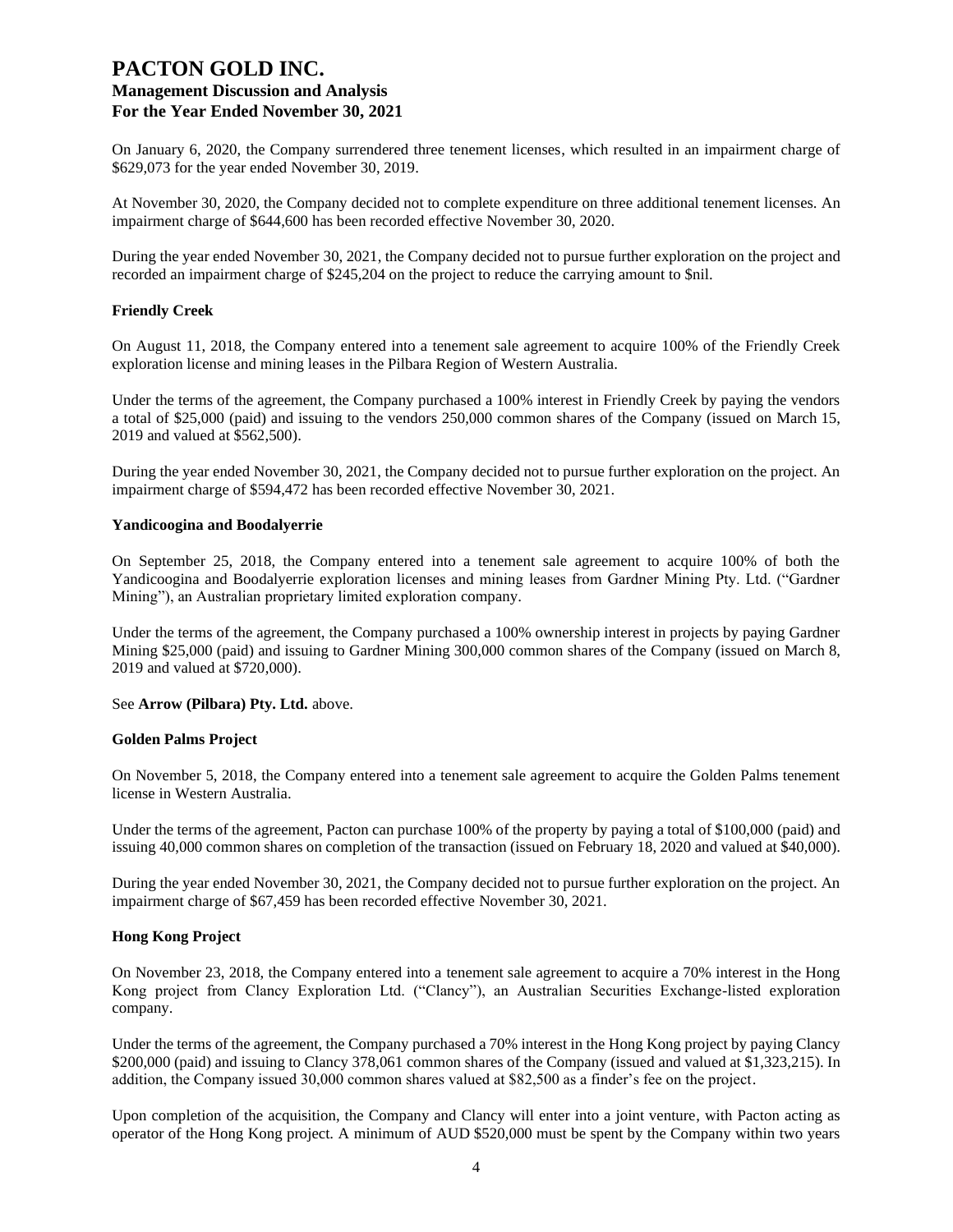of completion of the transaction. Clancy will be free carried with respect to expenditures until a decision to mine is made unanimously by both parties.

At November 30, 2020, the Company decided not to complete expenditure on the tenement license. An impairment charge of \$1,624,322 has been recorded effective November 30, 2020.

### **Keras Project**

On October 18, 2018, the Company entered into a grant of gold rights agreement to acquire the conglomerate gold rights of Calidus Resources Ltd. ("Calidus") in both the Marble Bar sub basin and the northeast Pilbara sub basin of Western Australia's Pilbara craton.

Under the terms of the agreement, the Company will acquire the gold rights by paying \$10,000 (paid) and issuing Calidus or its nominees 700,000 common shares of the Company (issued and valued at \$1,925,000) and deferred compensation of 300,000 additional common shares of the Company (issued and valued at \$330,000). A minimum of AUD \$55,000 must be spent by the Company on each anniversary of the completion of the transaction.

On January 6, 2020, the Company decided not to pursue further exploration on the project. An impairment charge of \$2,221,479 has been recorded effective November 30, 2019.

#### **Tardarinna Project**

On March 22, 2019, the Company entered into a tenement sale agreement to acquire the Tardarinna tenement license in Western Australia.

Under the terms of the agreement, the Company acquired a 100% interest in the property by issuing 125,000 common shares on completion of the transaction (issued on August 27, 2019 and valued at \$281,250).

During the year ended November 30, 2021, the Company decided not to pursue further exploration on the project. An impairment charge of \$336,929 has been recorded effective November 30, 2021 to reduce the carrying amount to \$nil.

#### **Sandstorm Royalties**

On May 25, 2020, the Company entered into an agreement with Sandstorm Gold Ltd. ("Sandstorm"), whereby the Company granted Sandstorm a 1% NSR on all the tenements owned by Pacton in Australia for \$81,819. The tenements covered are part of Arrow Pilbara, Friendly Creek, Yandicoogina and Boodalyerrie, Golden Palms Project, Hong Kong Project and Tardarinna Project above. The Company also assigned its royalty buyback on Drummond East to Sandstorm.

#### **Exploration on the Pilbara Project**

In October 2019, geological prospecting and sampling programs were conducted on Pacton's Impact 5 and Boodalyerrie projects, and the southwest (Arrow South) and southeast (Friendly Creek, Hong Kong and Golden Palms) portions of the large Egina area project. Geological mapping and sampling were carried out to establish a geochemical reference dataset on the Impact 5 tenement, located 17 kilometres (or "km") northwest of Novo Resources Corp.'s Beaton's Creek project. The October 2019 exploration at the Egina projects consisted of geological sampling of gravel deposits on the southern Egina tenements and leases, and also on the large Arrow South tenement to establish geochemical datasets for more advanced exploration. At Boodalyerrie, located 120 km southeast of Marble Bar, mapping and vein sampling was undertaken in areas of complex vein stockworking, preliminary to a planned 2020 detailed mapping and sampling program.

An early 2020 exploration program was cancelled due to Western Australian COVID-19 travel and activity restrictions.

In October 2020, a two-team mapping and 500-sample gravel and regolith program was completed. The program objective was to conduct reconnaissance surveys on the northern part of the North Arrow project to identify structural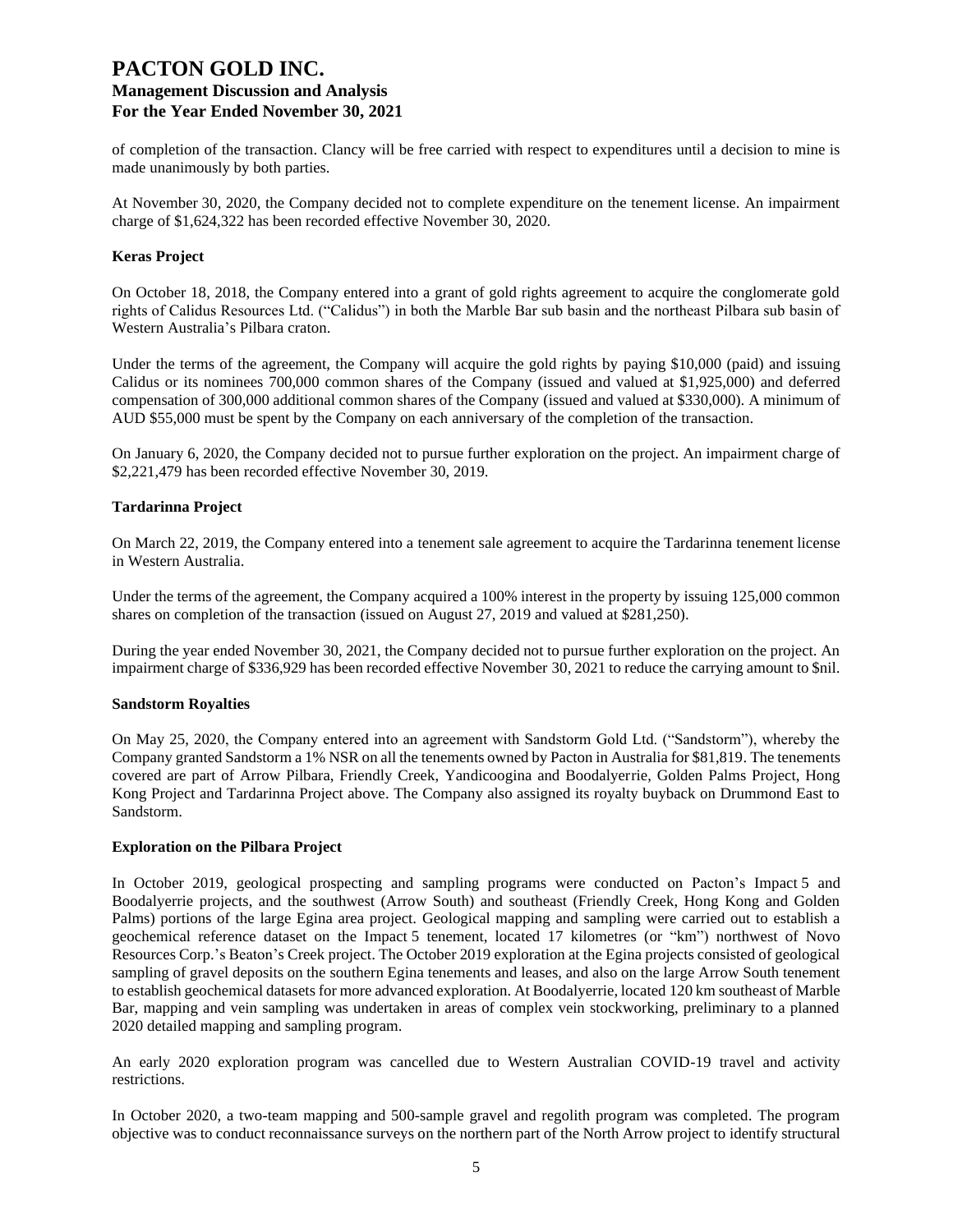# **PACTON GOLD INC.**

## **Management Discussion and Analysis For the Year Ended November 30, 2021**

and geochemical extensions of layered orogenic gold deposits that occur along the southwestern terminus of the Wohler Shear Zone. Several deposits of this type are now recognized, including the De Grey's recently discovered HEMI deposit.

### **EXPLORATION PROJECTS – CANADA**

### Red Lake Project

On May 23, 2017, the Company entered into an option agreement to earn a 100% interest in 14 mineral claims in the Red Lake Mining District, located in Ontario. Under the terms of the agreement, the Company was required to make cash payments and issue common shares of the Company as follows:

- Issue 30,000 common shares of the Company (issued and valued at \$42,000) and pay \$16,000 (paid) within five days of approval by the TSX-V, which was received on May 26, 2017;
- Pay \$12,000 on or before May 26, 2018 (paid);
- Pay \$16,000 on or before May 26, 2019 (paid); and
- Pay \$26,000 on or before May 26, 2020 (paid).

The claims are subject to an underlying 2% NSR.

On May 23, 2017, and as amended November 23, 2017, June 14, 2018 and May 22, 2019, the Company entered into an additional option agreement to earn a 100% interest in 30 additional mineral claims in the Red Lake Mining District, located in Ontario. Under the terms of the agreement, the Company was required to make cash payments and issue common shares of the Company as follows:

- Issue 250,000 common shares of the Company (issued and valued at \$350,000) within five days of approval by the TSX-V, which was received on May 26, 2017;
- Pay \$20,000 on or before June 30, 2018 (paid);
- Pay \$80,000 on or before January 31, 2019 (paid); and
- Pay \$150,000 on or before June 30, 2019 (paid).

The vendors retain a 2.5% NSR, of which two-fifths (1%) can be repurchased by the Company for \$1,500,000. On October 25, 2018, one of the vendors became a director of the Company.

On November 1, 2018, the Company entered into an option agreement to earn a 100% interest in 12 mineral claims in the Red Lake Mining District, located in Ontario. Under the terms of the agreement, the Company was required to make cash payments and issue common shares of the Company as follows:

- Pay \$15,000 on or before November 6, 2018 (paid);
- Pay \$15,000 (paid) and issue 10,000 common shares of the Company (issued and valued at \$25,500) within five days of approval by the TSX-V, which was received November 19, 2018;
- Pay \$40,000 (paid) and issue 7,500 common shares of the Company on or before November 19, 2019 (issued and valued at \$7,875); and
- Pay \$40,000 (paid) and issue 7,500 common shares of the Company on or before November 19, 2020 (issued and valued at \$7,425).

The vendors retain a NSR that ranges from 0.25% to 2.25%, of which one-half can be repurchased by the Company for \$250,000.

On January 29, 2019, the Company entered into an agreement to acquire a 100% interest in additional mineral claims in the Red Lake Mining District, located in Ontario. The Company issued 19,231 common shares on February 6, 2019 valued at \$48,077. The claims are subject to a 0.25% to 2.25% NSR, of which a portion can be repurchased by the Company for \$250,000.

On February 12, 2019, the Company entered into an agreement to acquire a 100% interest in additional mineral claims in the Red Lake Mining District, located in Ontario. The Company paid \$15,000 and on February 28, 2019 issued 7,500 common shares valued at \$19,125. The claims are subject to a 2% NSR, of which one-half can be repurchased by the Company for \$200,000.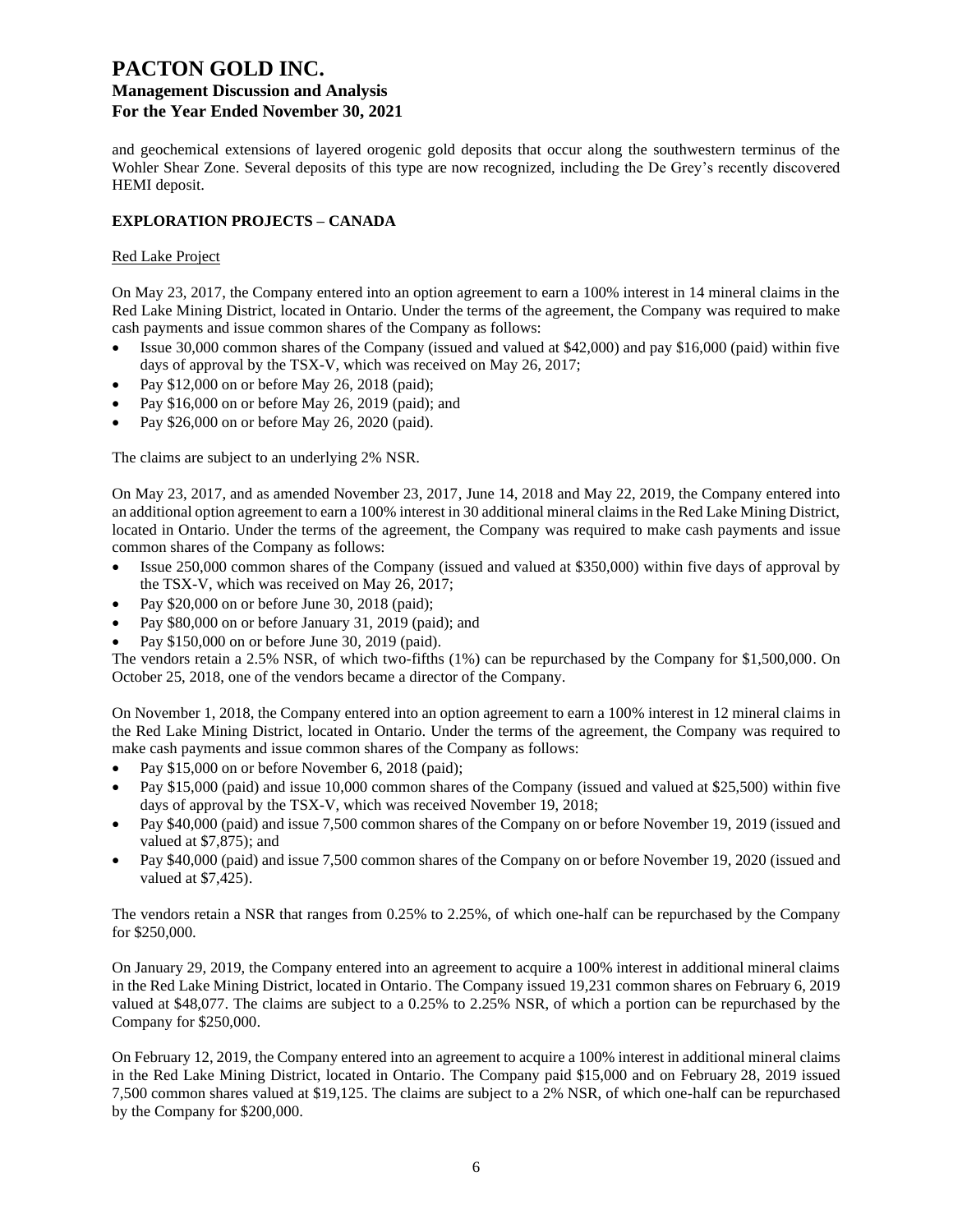On February 20, 2019, the Company entered into an option agreement to acquire a 100% interest in additional mineral claims in the Red Lake Mining District, located in Ontario. Under the terms of the agreement, the Company must make cash payments and issue common shares of the Company as follows:

- Pay up to \$30,000 on behalf of the vendor for exploration expenditures (paid);
- Issue 12,500 common shares of the Company within five days of approval by the TSX-V, which was received March 5, 2019 (issued and valued at \$31,250);
- Pay \$50,000 (paid) and issue 10,000 common shares of the Company on or before March 5, 2020 (issued and valued at \$8,500); and
- Pay \$50,000 (paid) and issue 12,500 common shares of the Company on or before March 5, 2021 (issued and valued at \$9,750).

The claims are subject to a 0.25% to 1.75% NSR, of which a portion can be repurchased by the Company at a rate of \$250,000 for each 0.25% portion that is repurchased.

On March 13, 2019, the Company entered into an option agreement to acquire a 100% interest in additional mineral claims in the Red Lake Mining District, located in Ontario. Under the terms of the agreement, the Company must make cash payments and issue common shares of the Company as follows:

- Pay up to \$40,000 on behalf of the vendor for exploration expenditures (paid);
- Issue 10,000 common shares of the Company within five days of approval by the TSX-V, which was received March 21, 2019 (issued and valued at \$23,000);
- Pay \$50,000 (paid) and issue 10,000 common shares of the Company on or before March 21, 2020 (issued and valued at \$6,000); and
- Pay \$50,000 (paid) and issue 12,500 common shares of the Company on or before March 21, 2021 (issued and valued at \$10,875).

The claims are subject to a 2.5% NSR, of which one-half can be repurchased by the Company for \$2,000,000.

On April 23, 2019, the Company entered into an option agreement to acquire a 100% interest in additional mineral claims in the Red Lake Mining District, located in Ontario. Under the terms of the agreement, the Company was required to make cash payments and issue common shares of the Company as follows:

- Pay \$30,000 (paid) and issue 10,000 common shares of the Company (issued and valued at \$16,500) within five days of approval by the TSX-V, which was received on May 6, 2019;
- Pay \$30,000 (paid) and issue 15,000 common shares of the Company on or before May 6, 2020 (issued and valued at \$11,250); and
- Pay \$30,000 (paid) on or before May 6, 2021.

On July 23, 2019, the Company entered into two agreements to acquire 100% interests in additional mineral claims in the Red Lake Mining District, located in Ontario. Under the terms of each agreement, the Company must make a cash payment of \$100,000 and issue 40,000 common shares of the Company upon approval by the TSX-V. A total of \$200,000 was paid and 80,000 common shares were issued and valued at \$140,000.

On October 22, 2019, the Company entered into an option agreement to acquire a 100% interest in additional mineral claims in the Red Lake Mining District, located in Ontario. Under the terms of the agreement, the Company must make cash payments and issue common shares of the Company as follows:

- Pay \$35,000 (paid) and issue 15,000 common shares of the Company within five days of approval by the TSX-V, which was received November 6, 2019 (issued and valued at \$16,500);
- Pay \$22,500 (paid) and issue 15,000 common shares of the Company on or before November 6, 2020 (issued and valued at \$14,850);
- Pay \$22,500 (paid) and issue 15,000 common shares of the Company on or before November 6, 2021 (issued and valued at \$7,800);
- Pay \$22,500 and issue 15,000 common shares of the Company on or before November 6, 2022; and
- Pay \$22,500 and issue 15,000 common shares of the Company on or before November 6, 2023.

The claims are subject to a 0.25% to 2.25% NSR, of which one-half may be repurchased by the Company for \$1,000,000.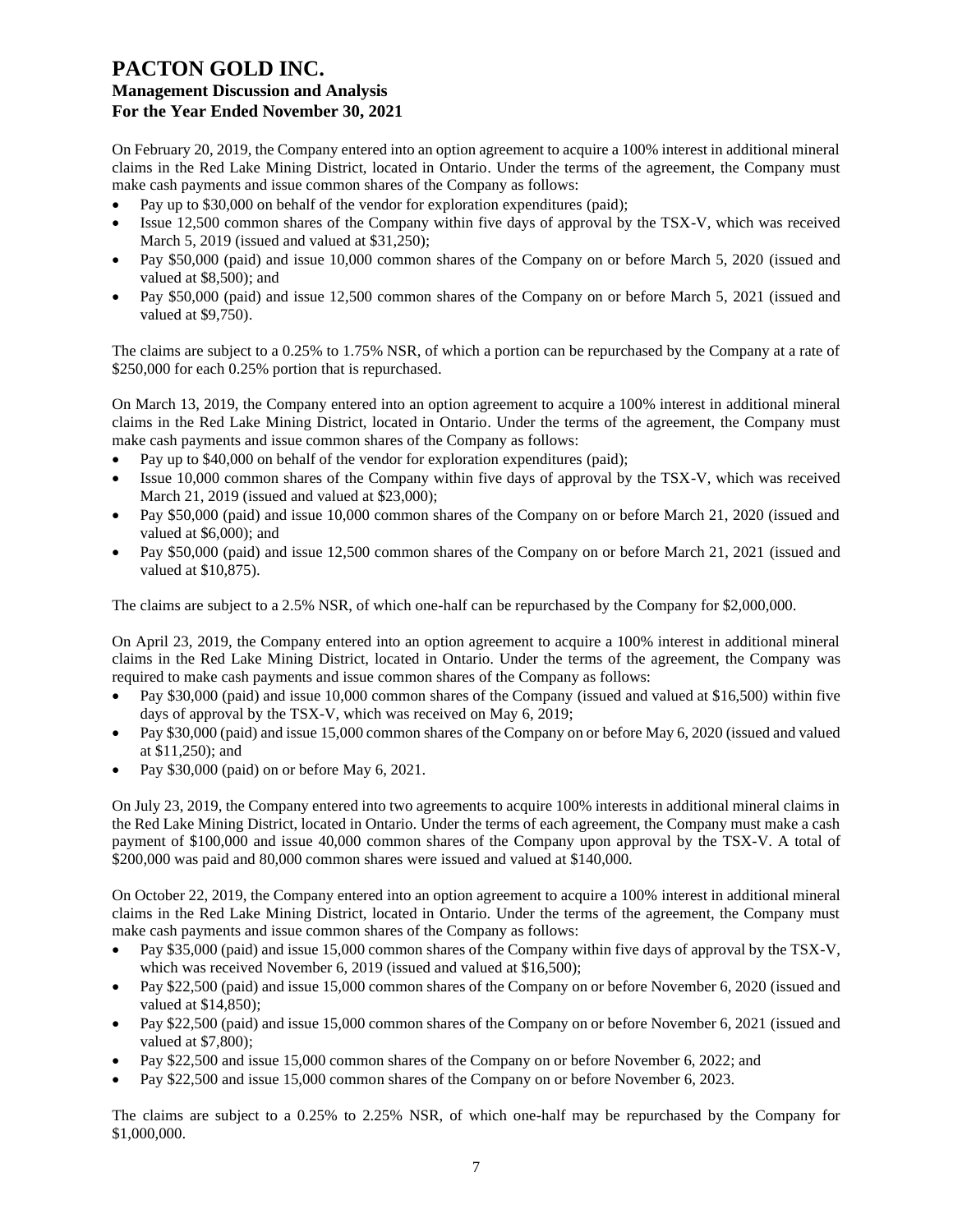On April 1, 2020, the Company accepted a purchase agreement with TomaGold Corporation ("TomaGold"), whereby the Company will acquire all of TomaGold's interest in a joint venture with Evolution Mining and Newmont Corporation (formerly GoldCorp Inc. when TomaGold entered into the joint venture) ("Evolution Mining") on the Sidace Property, located in the Red Lake Mining District in Ontario.

Under the terms of the agreement, the Company must pay and issue the following to TomaGold:

- Upon final acceptance of the transaction by the TSX-V, pay \$250,000 (paid) and issue 1,000,000 common shares (issued and valued at \$750,000);
- Within six months of TSX-V acceptance, pay \$250,000 (paid) and issue \$800,000 worth of common shares at a price per share equal to the greater of \$1.60 and the five-day volume weighted average price of the Company's shares immediately preceding the date of issuance (issued 500,000 shares valued at \$800,000); and
- Upon the Company filing a NI 43-101 technical report on the property showing a gold resource estimate of 750,000 ounces or greater of gold, issue 416,666 common shares or pay \$500,000.

The initial joint venture interest was 39.5%. During the year ended November 30, 2021, the Company increased its interest to 46.7% as a result of expenditures made on behalf of the joint venture.

On April 23, 2020, the Company entered into an option agreement to acquire a 100% interest in additional mineral claims in the Red Lake Mining District, located in Ontario. Under the terms of the agreement, the Company must make cash payments and issue common shares of the Company as follows:

- Pay \$15,000 (paid) and issue 25,000 common shares of the Company on or before April 30, 2020 (issued and valued at \$20,000);
- Pay \$15,000 (paid) and issue 15,000 common shares (issued and valued at \$13,950) of the Company on or before April 30, 2021; and
- Pay \$25,000 (paid) and issue 15,000 common shares (issued and valued at \$13,950) of the Company on or before April 30, 2022.

The claims are subject to a 1.5% NSR, of which one-half may be repurchased by the Company for \$500,000.

On April 24, 2020, the Company entered into an option agreement to acquire a 100% interest in additional mineral claims in the Red Lake Mining District, located in Ontario. Under the terms of the agreement, the Company must make cash payments and issue common shares of the Company as follows:

- Pay \$6,000 (paid) and issue 10,000 common shares of the Company on or before April 30, 2020 (issued and valued at \$8,000);
- Pay \$10,000 (paid) and issue 10,000 common shares of the Company on or before April 30, 2021 (issued and valued at \$7,900); and
- Pay \$20,000 and issue 10,000 common shares of the Company on or before April 30, 2022.

The claims are subject to a 1.5% NSR, of which one-half may be repurchased by the Company for \$400,000.

On March 3, 2021, the Company entered into amendment agreement to acquire one additional mineral claim for the Red Lake Project through its April 24, 2020 option agreement. As consideration, the Company paid \$500 and issued 30,000 common shares valued at \$22,500.

On May 25, 2020, the Company entered into an agreement with Sandstorm, whereby the Company granted Sandstorm a 0.5% to 1% NSR on certain mineral claims owned by the Company in Red Lake, and certain mineral claims in which the Company was currently earning an interest in Red Lake. As of November 30, 2021, the Company has received \$190,911 (2020 - \$136,365) for the mineral claims it owns. Sandstorm has agreed to pay an additional \$27,273 once the Company has earned a 100% interest in the remaining Red Lake mineral claims. The Company also assigned its royalty buybacks on all Red Lake agreements to Sandstorm.

On June 24, 2020, the Company announced the commencement of fieldwork for the 2020 exploration program at its Red Lake project in Ontario. Working with AI specialists, Windfall Geotek, Pacton has identified five priority target areas, including the Carricona East target, where recent reconnaissance drilling hit mineralization, including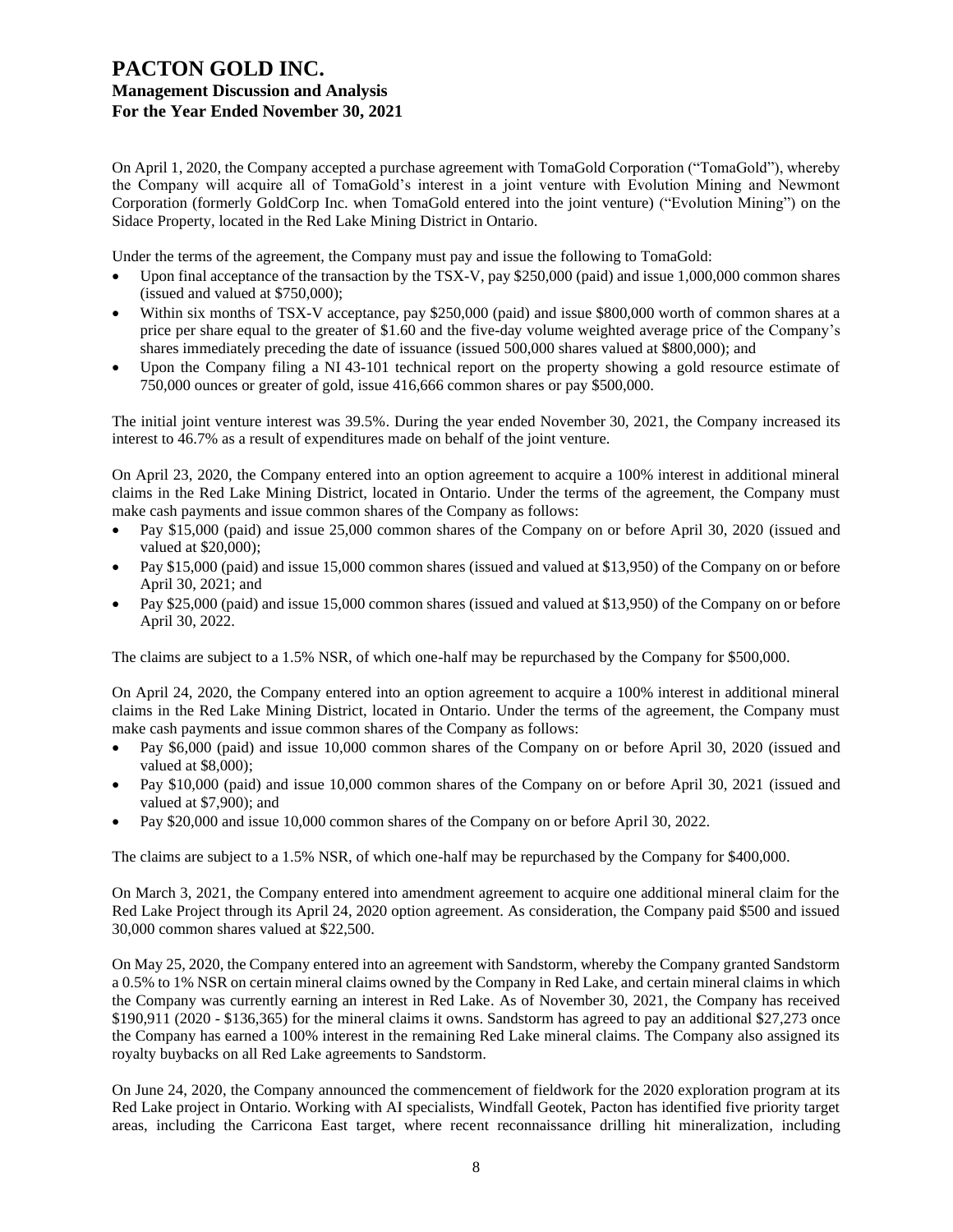17.2 grams per tonne ("g/t") Au over 0.5 metres (or "m") at shallow depth (see below). The program will include drilling, as well as regional soil sampling and geophysics.

The first phase of drilling on the Red Lake project was completed, with highlights including a near surface interval of 17.2 g/t Au over 0.5 m at Carricona and the successful delineation of interpreted structure through the MD Corridor South Fault. The first phase of drilling began at Carricona due to the surface showing present and ease of access while the LP extension fault locations required access trails to be established. The interpreted LP extension has been consistently identified in drilling along a 5-kilometre length, marked by intense silicification and quartz vein stockworks with variable amounts of sulphide mineralization. A series of 10 stratigraphic holes were drilled across the interpreted location of the southern LP fault extension. All of the holes encountered a well-developed fault and variable widths of associated alteration, quartz veining and sulphide mineralization with no significant elevated Au values. A further three holes were completed along the northern parallel fault and are awaiting final ICP analysis due to the presence of sphalerite and broad alteration, as pictured below. Phase 2 drilling continues to vector in on potential Au targets within the Madsen-Dixie Fault corridor, building on Phase 1 drilling in combination with further geophysical, ground programs and AI targets, as described above.

On July 23, 2020, the Company announced a new expansion drill program at the Sidace joint venture project in Red Lake. Pacton and joint venture partner, Evolution Mining, approved a \$2.44 million exploration program that includes 11,500 m of drilling, together with re-logging and re-sampling historic drill core and geophysics. Both Pacton and Evolution Mining will be contributing to the program budget, and Pacton will run the program as operator.

On September 15, 2020, the Company announced completion of high-resolution airborne magnetic surveys on certain properties within the Company's Red Lake project. Initial survey results have defined multiple prospective areas of folding and faulting, most notably at the Gullrock property (a part of the Red Lake project).

On April 14, 2021, the Company announced completion of its winter drill programs at its Sidace and Red Lake projects:

- On the Sidace Property, all three winter drill program phases were completed for a total of 11,575 m in 18 holes. There were strong results from Phase 1. Assays included high-grade and widespread mineralization with significant results. Phases 2 and 3 drilling targeted the extension of Upper Duck and Anderson zones and encountered geology indicative of known mineralized zones for which assays are pending. Following receipt of assays, Pacton will prioritize the next round of drill targets to be tested during the next phase of exploration.
- On the Red Lake Project, the winter drill campaign has been completed for a total of 8,919 m drilled in 24 holes for which assays are pending. Pacton will begin an extensive summer surface exploration campaign, including approximately 8,000 soil samples, prospecting, till sampling, mapping and outcrop stripping. These initiatives will advance the project by enhancing targeting for existing prospects and generating additional drill targets for the next winter drill campaign. Surface crews will mobilize to the project in May 2021. Following receipt of assays, Pacton will complete the evaluation of drill hole geology, together with results from the upcoming summer surface program to refine drill targets for follow up drilling campaign anticipated to begin in fall 2021.

On May 26, 2021, the Company announced that field crews have mobilized to the Red Lake project for the summer 2021 surface program, which is now underway. The Company is undertaking a comprehensive exploration program, including soil and till sampling, prospecting and outcrop stripping. Results from the surface program will enhance targeting and generate additional drill targets for the next drilling campaign, expected to begin in late 2021.

On September 16, 2021, the Company released assays from Phase 2 of the 18-hole winter drill program at the Sidace project in Red Lake. Drilling intercepted mineralization in seven out of eight holes and extended the Upper Duck zone down plunge, as well as along strike in multiple horizons, including 20.6 g/t gold over 1.0 m. These results follow the successful Phase 1 drilling, which hit high-grade and widespread mineralization and extended the Main zone in all directions, including 9.0 g/t gold over 2.3 m.

On September 22, 2021, the Company announced that its drilling had intersected gold over a 600 m strike length on a newly identified gold trend. The Faulkenham gold trend consists of near-surface mineralization approximately 140 m from the claim boundary with PureGold's Madsen mine project and will be prioritized for follow-up during the next drill program.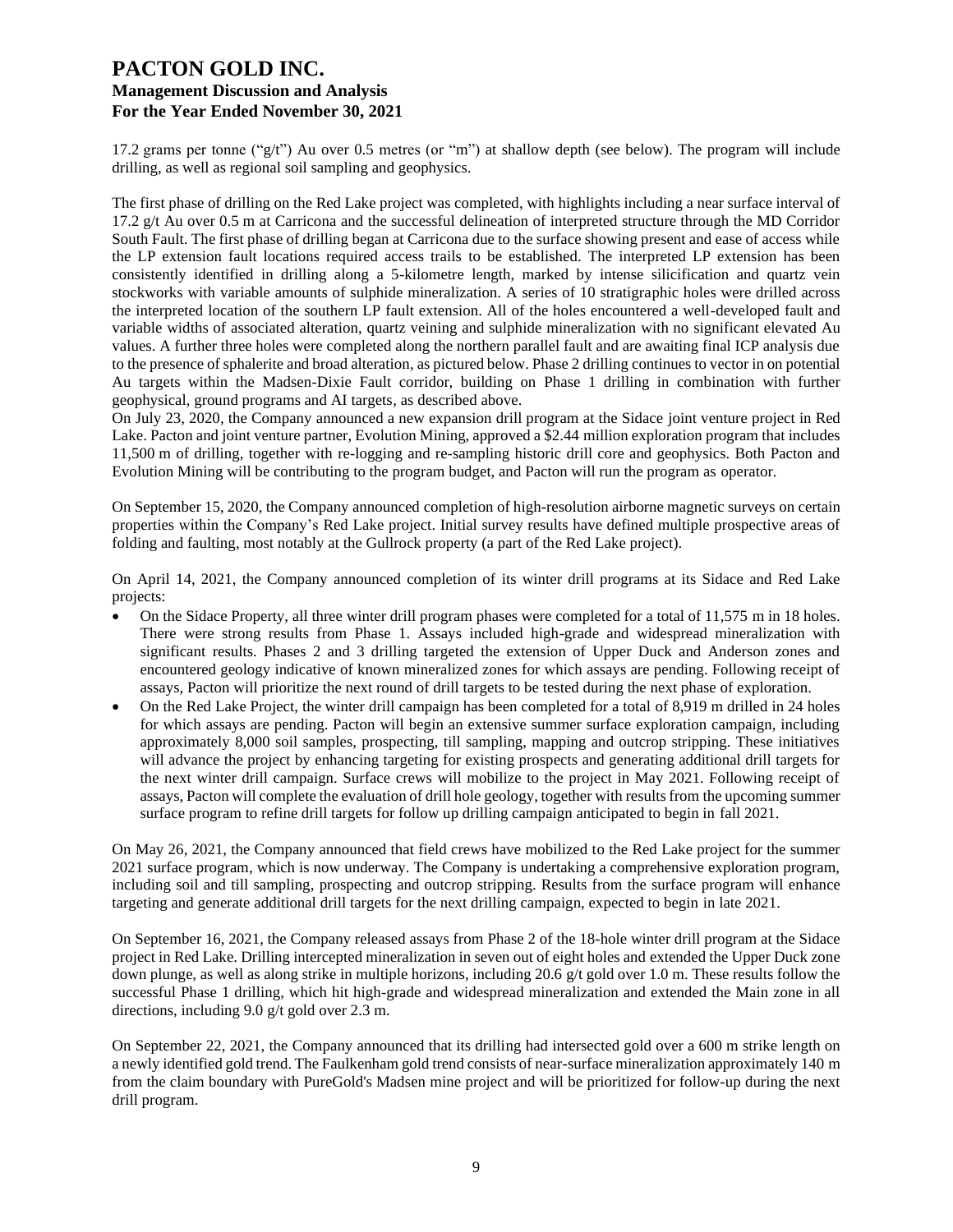On October 28, 2021, the Company announced that it discovered a new gold-bearing system at its Red Lake project. The new mineralized gold trend in the Claremont target area extends for approximately 2 km. Recent outcrop sampling on the trend has returned widespread mineralization at and near surface that includes continuous zones of up to 60 m in length and 50 m in width.

On December 2, 2021, the Company released its plans for a fully financed, 10,000 m winter drill program at the Red Lake project. The program focuses on targets generated during the 2021 surface program, which was completed in September 2021, and 2020/2021 reconnaissance drilling. Targets will include the newly identified Claremont gold system. Drill equipment and crews mobilized in February 2022.

### **RESULTS OF OPERATIONS**

### **Three Months Ended November 30, 2021**

During the three months ended November 30, 2021, the Company reported a net loss of \$1,590,877 (2020 - \$2,885,871). The Company's loss included expenditures as follows:

- Consulting fees of \$249,824 (2020 \$393,591) were lower due to a decrease in the use of consultants;
- General exploration of  $\text{snil}$  (2020 \$5,846) was lower as the comparative amount related to costs for tenements which had been written-off in a previous fiscal year;
- Management fees of \$22,500 (2020 \$22,500) were comparable to the prior period;
- Office and miscellaneous of \$32,534 (2020 \$27,514) were comparable to the prior period;
- Professional fees of \$83,834 (2020 \$80,587) were comparable to the prior period;
- Rent of \$24,000 (2020 \$30,000) was lower due to a reduction in rent during the current period;
- Shareholder communications and investor relations of \$45,664 (2020 \$204,199) were lower in the current period due to a decrease in services being used and a decrease in promotional activities;
- Transfer agent and filing fees of \$3,022 (2020 \$3,613) were comparable to the prior period;
- Loss on deregistration of foreign operations of  $\sin(2020 334,241)$  decreased as a result of exchange difference on translating CTTR which was brought into net loss upon dissolution in the prior period;
- Impairment of exploration and evaluation assets of \$1,244,064 (2020 \$2,268,922) was lower as less Pilbara tenements were impaired in the current period;
- Other income of \$30,915 (2020 \$182,402) decreased compared to the prior period, as a result of a higher flowthrough premium on the prior year flow-through expenditures;
- Gain on marketable securities of \$47,182 (2020 \$nil) increased due to appreciation in the share price of the Company's marketable securities and the reduction of its put option premium on the securities' hold periods, which were acquired from the sale of exploration and evaluation assets in the current period; and
- Part XII.6 tax recovery of \$35,858 (2020 \$nil) resulted as a result of a refund of previously paid flow-through tax as a result of a covid relief extension.

### **Year Ended November 30, 2021**

During the year ended November 30, 2021, the Company reported a net loss of \$2,750,976 (2020 - \$6,533,485). The Company's loss included expenditures as follows:

- Consulting fees of \$1,205,552 (2020 \$1,679,673) were lower due to a decrease in the use of consultants;
- General exploration of  $\text{snil}$  (2020 \$5,846) was lower as the comparative amount related to costs for tenements that had been written-off in a previous fiscal year;
- Management fees of \$90,000 (2020 \$90,000) were comparable to the prior year;
- Office and miscellaneous of \$129,573 (2020 \$282,380) decreased due to a decrease in travel expenses compared to the prior year;
- Professional fees of \$266,230 (2020 \$334,973) were lower due to a decrease in legal fees;
- Rent of \$112,000 (2020 \$102,333) increased from the prior year due to an increase in shared office rental rates during the 2020 fiscal year and in effect for all of the 2021 fiscal year;
- Share-based payments of \$nil (2020 \$1,688,352) decreased in the current year, as no stock options were granted during the year;
- Shareholder communications and investor relations of \$254,097 (2020 \$658,620) were lower in the current year due to a decrease in services being used and a decrease in promotional activities;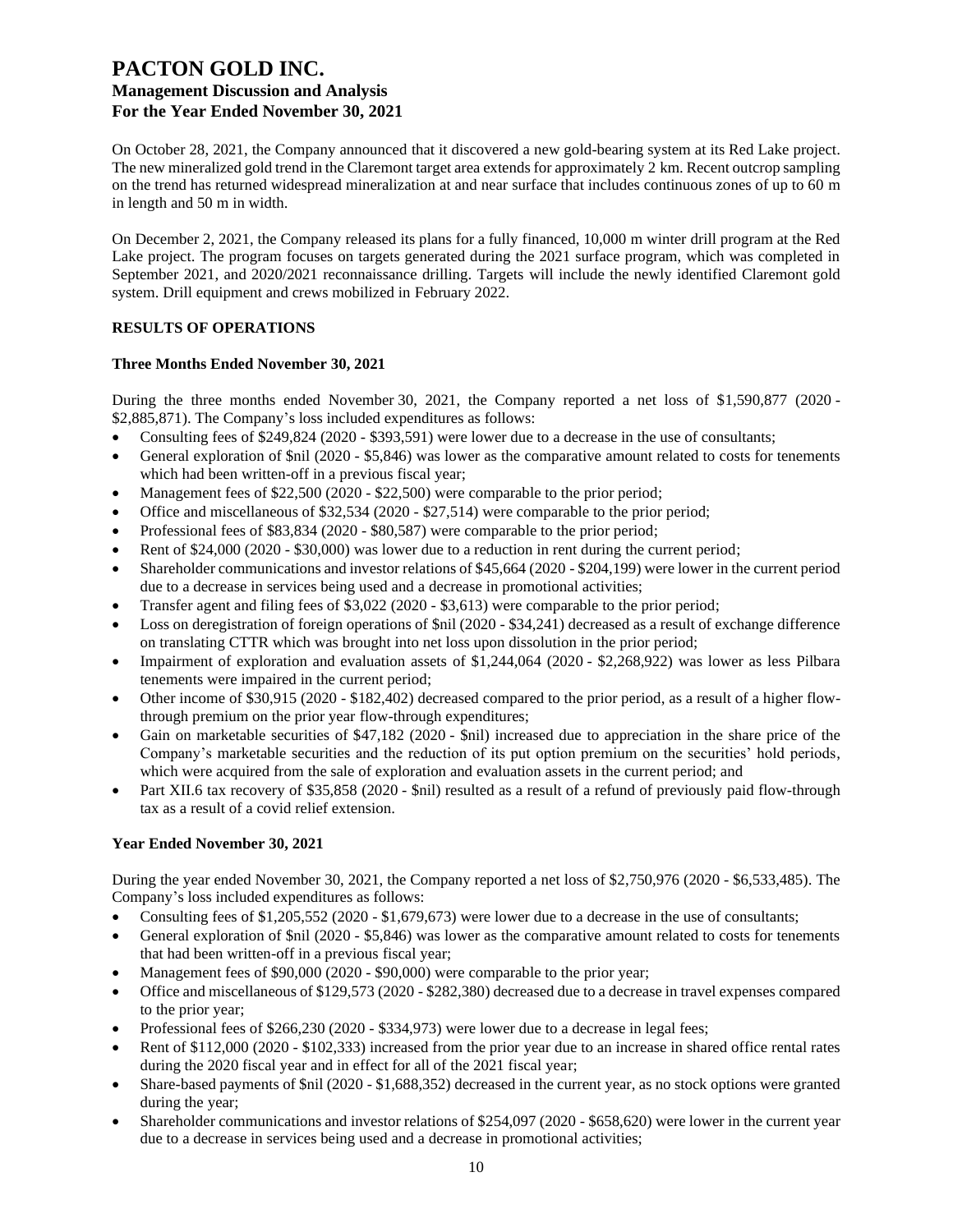- Transfer agent and filing fees of \$33,052 (2020 \$66,012) decreased due to less filing fees compared to the prior year;
- Impairment of exploration and evaluation assets of \$1,244,064 (2020 \$2,268,922) was lower as less Pilbara tenements were impaired in the current period;
- Part XII.6 tax of \$nil (2020 \$16,614) decreased as a result of a COVID relief extension granted to the Company that reduced tax to nil for the year;
- Interest income of \$14,888 (2020 \$15,067) decreased as a result of a lower proportion of cash being held in term deposits;
- Other income of \$418,705 (2020 \$680,957) decreased compared to the prior year as a result of a higher flowthrough premium on the prior year flow-through expenditures;
- Loss on deregistration of foreign operation of \$nil (2020 \$34,241) decreased as a result of exchange difference on translating CTTR, which was brought into net loss upon dissolution in the prior year;
- Gain on marketable securities of \$525,616 (2020 \$nil) increased due to the reduction of its put option premium on the securities' hold periods, which were acquired from the sale of exploration and evaluation assets in the current period;
- Gain on disposal of equipment of \$3,634 (2020 \$nil) increased as a result of the disposition of a ball mill during the year; and
- Loss on disposal of exploration and evaluation assets of \$379,328 (2020 \$nil) related to the sale of the 75% and 25% interests in the Arrow Pilbara property and the Yandicoogina and Boodalyerrie property.

#### **SELECTED ANNUAL INFORMATION (\$000s, except loss per share)**

|                                         | November 30,<br>2021 | November 30,<br>2020 | November 30,<br>2019 |
|-----------------------------------------|----------------------|----------------------|----------------------|
| Revenue                                 |                      |                      |                      |
| Net loss                                | (2,751)              | (6, 533)             | (10,674)             |
| Basic and diluted loss per common share | (0.07)               | (0.24)               | (0.72)               |
| Total assets                            | 23,656               | 21,788               | 12,500               |
| Long-term debt                          |                      |                      |                      |
| Dividends                               |                      |                      |                      |

### **SUMMARY OF QUARTERLY RESULTS (\$000s, except earnings per share)**

Results for the eight most recently completed quarters are summarized as follows:

| For the periods ending            | November 30,<br>2021 | August 31,<br>2021 | May 31,<br>2021 | February 28,<br>2021 |
|-----------------------------------|----------------------|--------------------|-----------------|----------------------|
| Revenue                           |                      |                    |                 |                      |
| Net loss                          | (1,591)              | (266)              | (432)           | (462)                |
| Basic and diluted loss per common |                      |                    |                 |                      |
| share                             | (0.04)               | (0.01)             | (0.01)          | (0.01)               |
| Total assets                      | 23,656               | 23,418             | 23,527          | 24,509               |
| Non-current financial liabilities |                      |                    |                 |                      |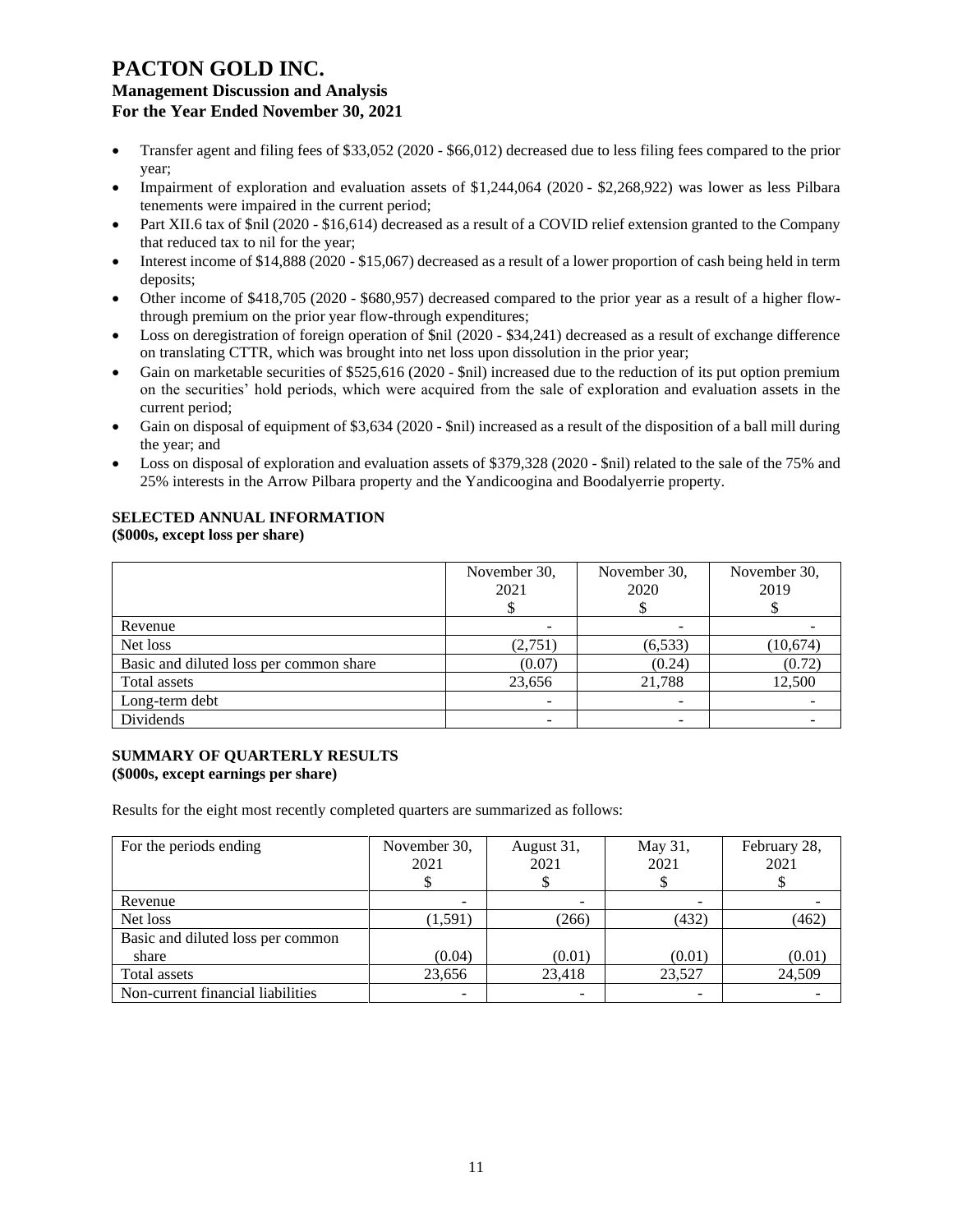# **PACTON GOLD INC. Management Discussion and Analysis**

| For the Year Ended November 30, 2021 |
|--------------------------------------|
|--------------------------------------|

| For the periods ending            | November 30,<br>2020 | August 31,<br>2020 | May 31,<br>2020 | February 29,<br>2020 |
|-----------------------------------|----------------------|--------------------|-----------------|----------------------|
|                                   |                      |                    |                 |                      |
| Revenue                           |                      |                    |                 |                      |
| Net loss                          | (2,886)              | (2, 448)           | (520)           | (679)                |
| Basic and diluted loss per common |                      |                    |                 |                      |
| share                             | (0.09)               | (0.09)             | (0.02)          | (0.03)               |
| Total assets                      | 21,788               | 24,088             | 19,173          | 16,998               |
| Non-current financial liabilities |                      |                    |                 |                      |

### **LIQUIDITY AND CAPITAL RESOURCES**

The Company had cash of \$2,088,868 and working capital of \$6,027,963 at November 30, 2021, compared to \$2,721,339 of cash and cash equivalents and \$1,908,492 of working capital at November 30, 2020.

The Company's accounts payable and accrued liabilities at November 30, 2021 were \$171,904 (2020 - \$1,029,424).

The Company has taken the following measures to address working capital concerns during the 2020 and 2021 fiscal periods, and as of the date of this MD&A:

- On December 23, 2019 and January 17, 2020, the Company closed a private placement in two tranches. The Company issued 1,322,732 units at a price of \$1.20 per unit for gross proceeds of \$1,587,280. Each unit consists of one common share and one share purchase warrant. Each warrant entitles the holder to acquire one common share at a price of \$1.80 for a period of two years from the date of issuance. The Company also issued 3,173,758 flow-through common shares at a price of \$1.30 per share for gross proceeds of \$4,125,886.
- On June 24, 2020 and July 9, 2020, the Company closed a private placement in two tranches. The Company issued 2,773,000 common shares at a price of \$0.70 per share and 2,856,226 common shares at a price of \$0.70 per share for gross proceeds of \$3,940,458. The Company also issued 1,300,000 flow-through common shares at a price of \$0.77 per share and 2,122,000 flow-through common shares at a price of \$0.79 for gross proceeds of \$2,677,380.
- On December 16, 2020, the Company completed a private placement for gross proceeds of \$3,637,000. The Company issued 1,807,778 units at a price of \$0.90 per unit for gross proceeds of \$1,627,000. Each unit consisted of one common share of the Company and one share purchase warrant. Each warrant entitles the holder to acquire one common share of the Company at an exercise price of \$1.25 for a period of two years. The Company also issued 2,010,000 flow-through common shares at a price of \$1.00 per share for gross proceeds of \$2,010,000.
- On February 16, 2021, the Company sold a 75% interest in the Arrow Pilbara property and the Yandicoogina and Boodalyerrie property. The Company received \$500,000 and 129,721,250 common shares of Raiden, a company listed on the Australian Securities Exchange (valued at \$2,327,503 based on the trading price on February 19, 2021 and net of their put option value for a six-month hold period). The Company will receive a further \$500,000 by November 30, 2022.
- On June 18, 2021, the Company completed the sale of its remaining 25% interest in the Arrow Pilbara property and the Yandicoogina and Boodalyerrie property, along with certain equipment owned by the Company. The Company completed the sale and received AUD \$200,000 and 36,338,315 common shares of Raiden (valued at \$723,695 based on the trading price on June 18, 2021 and net of their put option value for a six-month hold period).
- On November 25, 2021, the Company completed a flow-through private placement for gross proceeds of \$2,044,999. The Company issued 3,718,180 flow-through common shares at a price of \$0.55 per share.

The Company will need to obtain additional financing for working capital purposes and to continue exploration on its exploration and evaluation assets for the 2022 fiscal year.

At November 30, 2021, the Company had a remaining commitment to incur exploration expenditures of \$nil (2020 - \$297,143), \$nil (2020 - \$1,676,380), \$2,883 (2020 - \$nil) and \$2,044,999 (2020 - \$nil) in relation to its June 2020, July 2020, December 2020 and November 2021 flow-through share financings, respectively.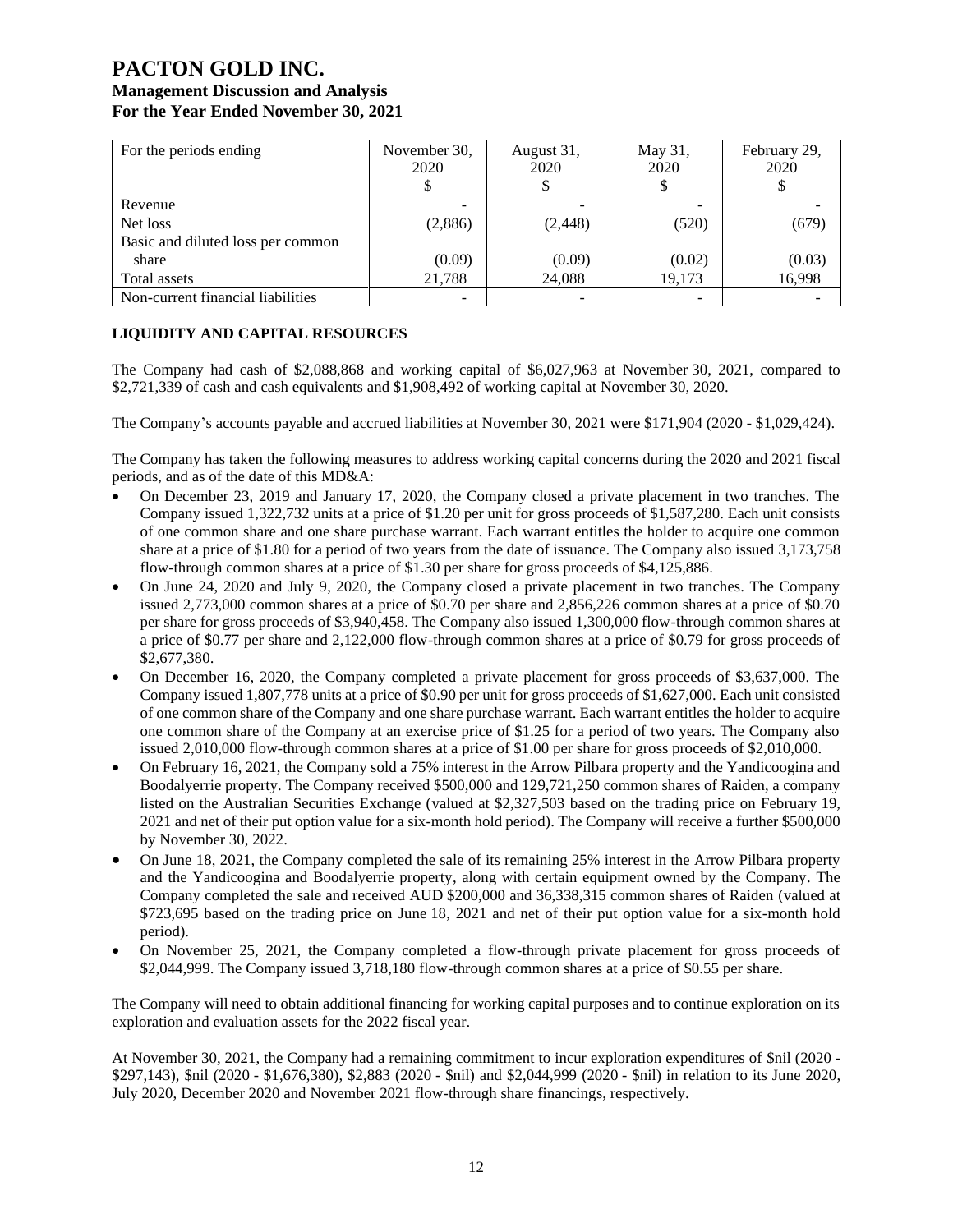### **EVENTS SUBSEQUENT TO NOVEMBER 30, 2021**

None.

### **TRANSACTIONS WITH RELATED PARTIES**

These amounts of key management compensation are included in the amounts shown on the consolidated statements of comprehensive loss and were incurred in the normal course of operations:

|                          | <b>Year Ended</b><br><b>November 30, 2021</b> |         |  | <b>Year Ended</b><br><b>November 30, 2020</b> |  |
|--------------------------|-----------------------------------------------|---------|--|-----------------------------------------------|--|
| Short-term compensation  |                                               | 956,000 |  | 707,000                                       |  |
| Share-based compensation |                                               |         |  | 482,388                                       |  |
|                          |                                               | 956,000 |  | 1,189,388                                     |  |

Short-term compensation was paid or accrued as follows:

- \$240,000 (2020 \$nil) in consulting fees to a private company controlled by the interim CEO;
- \$90,000 (2020 \$90,000) in management fees to a private company controlled by a director (previously the interim CEO);
- \$106,000 (2020 \$127,000) in professional fees to a private company controlled by the CFO;
- \$170,000 (2020 \$180,000) in exploration and evaluation assets to a director;
- $$230,000 (2020 $310,000)$  in exploration and evaluation assets to a director; and
- \$120,000 (2020 \$nil) in exploration and evaluation assets to the VP of Exploration and director;

Transactions with related parties are included in the amounts shown on the consolidated statements of comprehensive loss:

|                                                                | <b>Year Ended</b><br><b>November 30, 2021</b> | <b>Year Ended</b><br><b>November 30, 2020</b> |        |
|----------------------------------------------------------------|-----------------------------------------------|-----------------------------------------------|--------|
| Related company with a common officer (rent)                   | 96.000                                        |                                               | 78,000 |
| Related company controlled by officer and director (consulting |                                               |                                               |        |
| fees and office and miscellaneous)                             | 174.000                                       | S                                             |        |
| Related company controlled by officer and director (geological |                                               |                                               |        |
| fees included in exploration and evaluation assets)            |                                               |                                               | 60,000 |

As at November 30, 2021, the Company has outstanding amounts payable to officers and directors of the Company of \$92,372 (2020 - \$75,382) for outstanding fees and expenses, and \$nil (2020 - \$1,102) receivable from a company with a common officer for shared expenses. The amounts payable are non-interest-bearing, uncollateralized and repayable on demand.

As at November 30, 2021, the Company has prepaid expenses with a related company with a common officer of \$8,400 (2020 - \$nil) for prepaid rent.

### **COMMITMENTS**

See **Liquidity and Capital Resources** for the Company's flow-through share expenditure commitments.

### **OFF-BALANCE SHEET ARRANGEMENTS**

The Company has not entered into any off-balance sheet arrangements.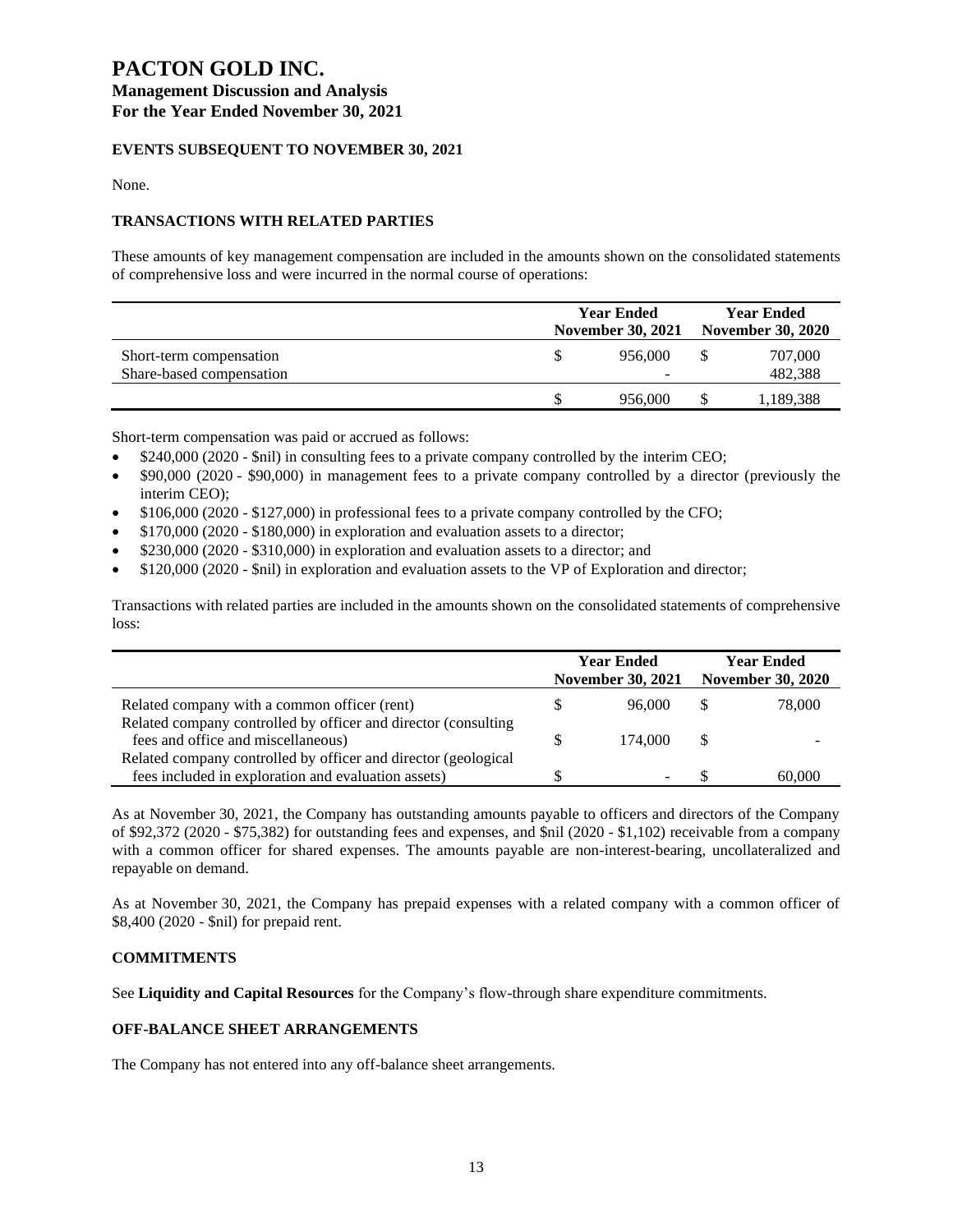### **FINANCIAL INSTRUMENTS**

Financial instruments are agreements between two parties that result in promises to pay or receive cash or equity instruments. The Company classifies its financial instruments as follows: cash and cash equivalents and marketable securities, as fair value through profit or loss; receivables, as amortized cost; and accounts payable and accrued liabilities, as amortized cost. The carrying values of these instruments approximate their fair values due to their short term to maturity.

The following table sets forth the Company's financial assets measured at fair value by level within the fair value hierarchy:

| <b>November 30, 2021</b>  | <b>Level 1</b>  |    | <b>Level 2</b> |    | Level 3 |   | <b>Total</b> |
|---------------------------|-----------------|----|----------------|----|---------|---|--------------|
| Cash                      | \$<br>2,088,868 | \$ |                | S  |         | S | 2,088,868    |
| Marketable securities     | 2,826,863       |    | 740,877        |    |         |   | 3,567,740    |
|                           | 4,915,731       | S  | 740,877        | \$ |         |   | 5,656,608    |
|                           |                 |    |                |    |         |   |              |
| <b>November 30, 2020</b>  | <b>Level 1</b>  |    | Level 2        |    | Level 3 |   | <b>Total</b> |
| Cash and cash equivalents | 2,721,339       | \$ | -              | ъ  |         |   | 2,721,339    |

The Company has exposure to the following risks from its use of financial instruments:

- Credit risk;
- Liquidity risk; and
- Market risk.

### Credit risk

Credit risk is the risk that one party to a financial instrument will cause a financial loss for the other party by failing to discharge an obligation. The Company manages credit risk, in respect of cash and cash equivalent, by placing it at major Canadian financial institutions. Included in receivables is \$57,546 (2020 - \$271,753) owing from the Canada Revenue Agency and the Australian Taxation Office. The remaining \$500,000 (2020 - \$nil) is owing from the purchaser of the 75% interest in the Arrow Pilbara property and the Yandicoogina and Boodalyerrie property. The Company has minimal credit risk.

### Liquidity risk

Liquidity risk is the risk that the Company will not be able to meet its financial obligations as they fall due. The Company's approach to managing liquidity is to ensure, as far as possible, that it will always have sufficient liquid funds to meet its liabilities when due, under both normal and stressed conditions, without incurring unacceptable losses or risking damage to the Company's reputation. The contractual financial liabilities of the Company as of November 30, 2021 equal \$171,904 (2020 - \$1,029,424). All of the liabilities presented as accounts payable and accrued liabilities are due within 30 days of November 30, 2021.

#### Market risk

Market risk is the risk that changes in market prices, such as foreign exchange rates and interest rates, will affect the Company's income or the value of its holdings of financial instruments. The objective of market risk management is to manage and control market risk exposure within acceptable parameters, while optimizing the return on capital.

*i) Currency risk* – Currency risk is the risk that the fair value or future cash flows will fluctuate as a result of changes in foreign exchange rates. The Company has operations in Canada and Australia and incurs operating and exploration expenditures in both currencies. The fluctuation of the Canadian dollar in relation to the AUD will have an impact upon the results of the Company. The Company holds a material amount of marketable securities, a small amount of cash and accounts payable and accrued liabilities denominated in AUD. A fluctuation in the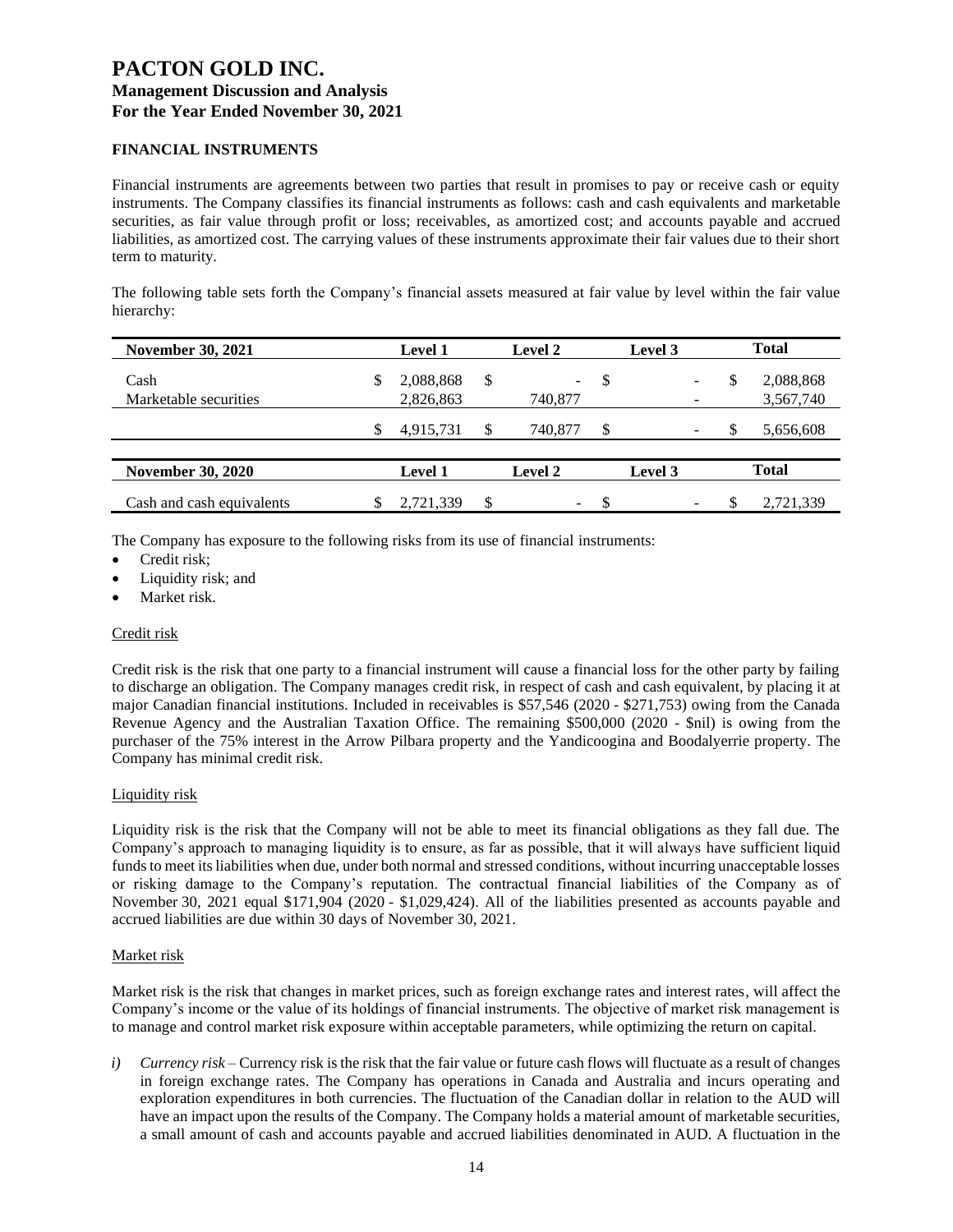exchanges rates between the Canadian and Australian dollars of 10% would result in a \$4,800 change in the Company's cash, \$3,200 change in accounts payable and accrued liabilities, \$356,800 change in marketable securities and \$24,700 change in other comprehensive income (loss). The Company does not use any techniques to mitigate currency risk.

- *ii) Interest rate risk –* Interest rate risk is the risk that future cash flows will fluctuate as a result of changes in market interest rates. Interest earned on cash is at nominal interest rates, and therefore, the Company does not consider interest rate risk to be significant. The Company has no interest-bearing financial liabilities.
- *iii) Other price risk –* Other price risk is the risk that the fair value or future cash flows of a financial instrument will fluctuate due to changes in market prices, other than those arising from interest rate risk. The Company is exposed price risk on its marketable securities.

#### Capital management

The Company considers its capital to be comprised of shareholders' equity.

The Company manages the capital structure and makes adjustments to it in light of changes in economic conditions and the risk characteristics of the underlying assets. To maintain or adjust the capital structure, the Company may attempt to issue new shares. Although the Company has been successful at raising funds in the past through the issuance of capital stock, it is uncertain whether it will continue this method of financing due to the current difficult market conditions.

In order to facilitate the management of its capital requirements, the Company prepares expenditure budgets that are updated as necessary depending on various factors, including successful capital deployment and general industry conditions.

Management reviews the capital structure on a regular basis to ensure that the above objectives are met. There have been no changes to the Company's approach to capital management during the year ended November 30, 2021. The Company is not subject to externally imposed capital requirements.

### **RISKS AND UNCERTAINTIES**

The Company, and the securities of the Company, should be considered a highly speculative investment. The following risk factors should be given special consideration when evaluating an investment in any of the Company's securities.

There are a number of outstanding securities and agreements pursuant to which common shares of the Company may be issued in the future. This will result in further dilution to the Company's shareholders.

The Company has a very limited history of operations, is in the early stage of development, and has received no revenues other than insignificant interest revenues following its transition to a mineral exploration and development company. As such, the Company is subject to many risks common to such enterprises. There can be no assurance that the Company will be able to obtain adequate financing in the future or, if available, that the terms of such financing will be favourable. The Company does not anticipate paying any dividends in the near future.

Although the Company has taken steps to verify the title to mineral properties in which it has acquired an interest, no assurance whatsoever can be given that the Company's interests may not be challenged by third parties. If challenged, and if the challenge is sustained, it will have an adverse effect on the business of the Company. Title to mineral properties may be subject to unregistered prior agreements or transfers and may also be affected by undetected defects or the rights of indigenous peoples.

Environmental legislation is becoming increasingly stringent and costs and expenses of regulatory compliance are increasing. The impact of new and future environmental legislation on the Company's operations may cause additional expenses and restrictions. If the restrictions adversely affect the scope of exploration and development on the mineral properties, the potential for production on the properties may be diminished or negated.